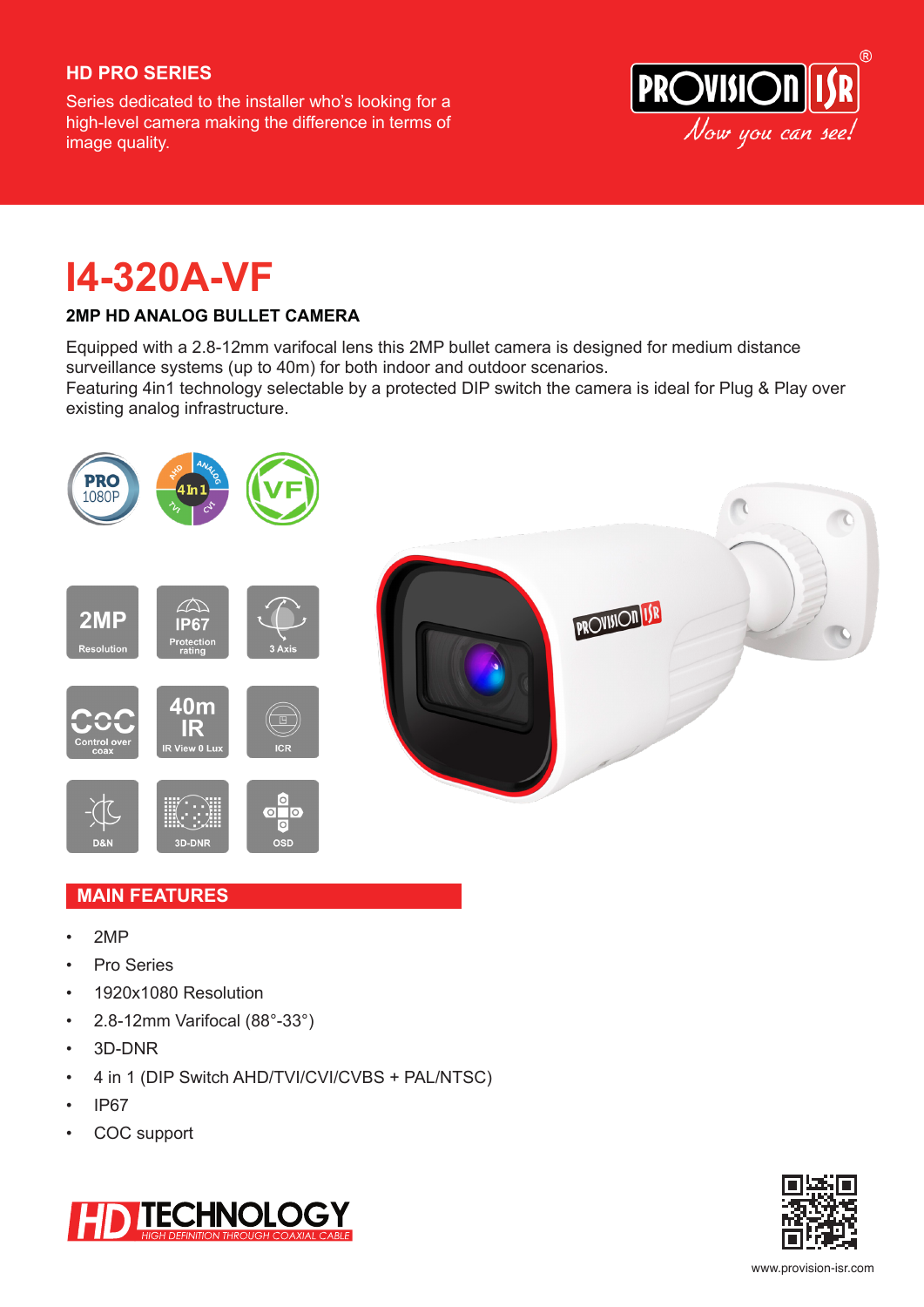## **I4-320A-VF**



### **SPECIFICATIONS**

| Image Sensor                  | 1/2.9" 2MP Sensor                                                                        |
|-------------------------------|------------------------------------------------------------------------------------------|
| Image Format                  | 16:9                                                                                     |
| <b>Effective Pixels</b>       | 1936x1096                                                                                |
| <b>Scanning System</b>        | Progressive                                                                              |
| Resolution                    | 2MP: 1920x1080 AHD/TVI/CVI<br>1MP: 1280x720 AHD/TVI/CVI<br>CVBS: 700TVL                  |
| <b>FPS</b>                    | 25/30FPS                                                                                 |
| Min. Illumination             | Color: 0.005lux @F1.2, AGC ON<br>B/W: 0lux with IR"                                      |
| D&N                           | True Day&Night-ICR                                                                       |
| <b>IR LED</b>                 | 3 LED Array (40m)                                                                        |
| OSD Menu                      | Available via CoC Only                                                                   |
| CoC Support                   | Yes                                                                                      |
| Day & Night Mode              | Ext/Auto/Day/Night                                                                       |
| <b>Backlight Compensation</b> | No                                                                                       |
| S/N Ratio                     | ≥52dB (AGC OFF)                                                                          |
| <b>White Balance</b>          | Auto / Manual                                                                            |
| Noise Reduction               | 3D-DNR                                                                                   |
| Video Output                  | 2MP / 1MP (Selected by OSD Menu)<br>AHD/TVI/CVI/CVBS + PAL/NTSC (Selected by DIP Switch) |
| <b>Privacy Mask</b>           | <b>No</b>                                                                                |
| D-Effect                      | No                                                                                       |
| <b>WDR</b>                    | No                                                                                       |
| Lens (Field Of View)          | 2.8-12mm Mega-Pixel Vari-Focal (88°-33°)                                                 |
| Power                         | DC12V/560mA                                                                              |
| <b>Operation Temperature</b>  | -30°C ~ 50°C, 10% ~ 90% humidity                                                         |
| <b>Protection Rate</b>        | IP67                                                                                     |
| Dimensions                    | 220.8*79.4*81.2mm                                                                        |
| Net Weight                    | 700g                                                                                     |
| Junction Box                  | PR-JB12IP66 - PR-JB12IP64                                                                |

## **HD TECHNOLOGY**